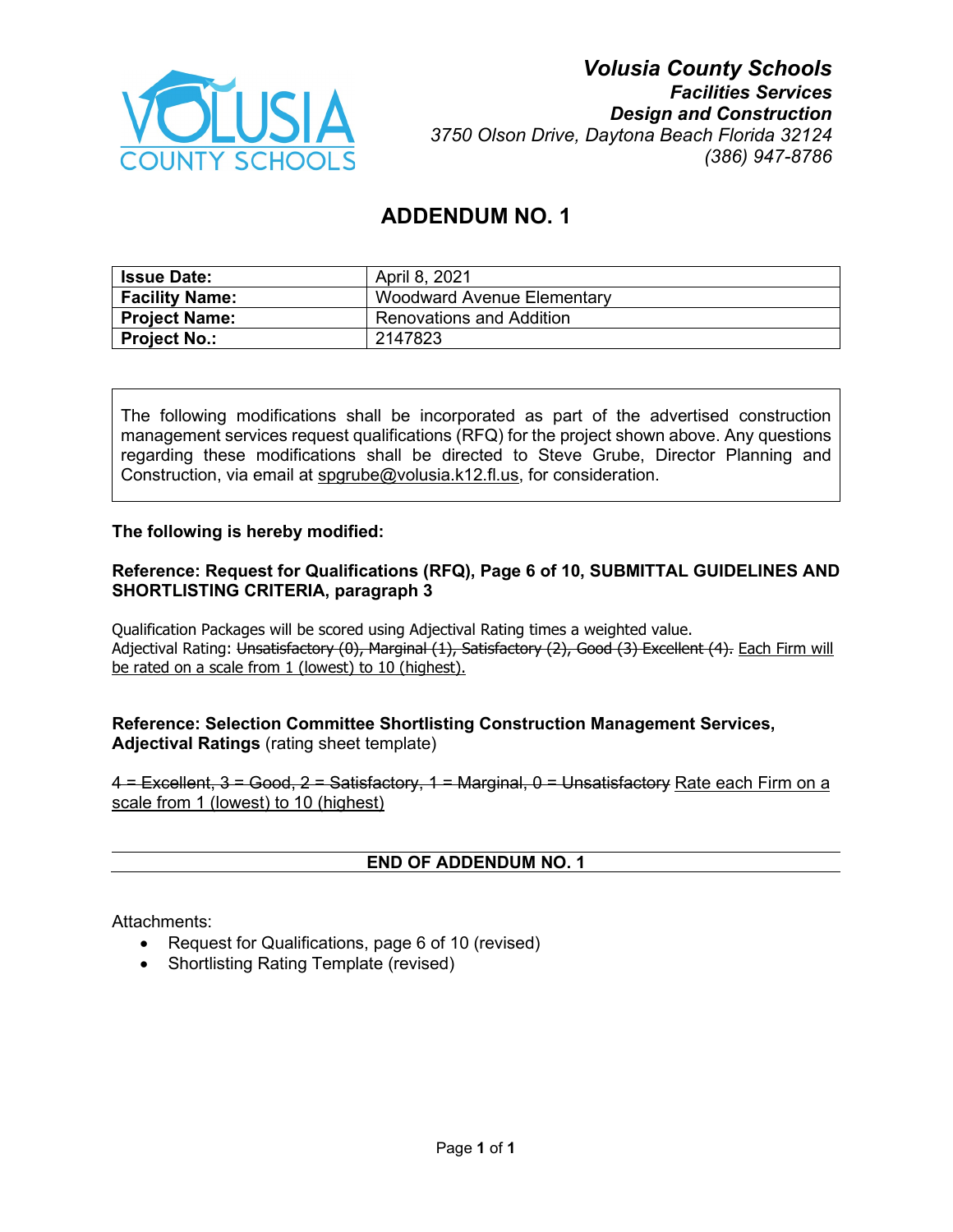#### **SUBMITTAL GUIDELINES AND SHORTLISTING RATING CRITERIA**

Submit one (1) original printed and bound submittal and one (1) flash device of the submittal in combined PDF format in the same order as the printed submittal with corresponding bookmarked tabs for navigation.

Submittals are due no later than 3:00 PM on April 23, 2021 and must be clearly labeled indicating the Facility Name, Project Name, Project Number and the name of the submitting firm. Address Submittals to: Michelle Black, Buyer, Purchasing & Warehouse Services, 3750 Olson Drive, Daytona Beach Florida 32124. Selection results shall be published online at: [https://www.vcsedu.org/facilities-design/construction-management](https://www.vcsedu.org/facilities-design/construction-management-services)[services.](https://www.vcsedu.org/facilities-design/construction-management-services)

Qualification Packages will be scored using Adjectival Rating times a weighted value. Adjectival Rating: Unsatisfactory (0), Marginal (1), Satisfactory (2), Good (3) Excellent (4). Each Firm will be rated on a scale from 1 (lowest) to 10 (highest).

#### **Tab 1: Letter of Introduction and Table of Contents (non-scored)**

A brief profile of the Firm, including a brief history of the company, location, project team location, corporate structure, ownership interest, and the length of company's existence shall be provided and addressed in a letter to Michelle Black, Buyer, Purchasing & Warehouse Services.

#### **Tab 2: Insurance Forms (non-scored)**

Attach evidence of General Liability, Workers' Compensation and Automobile Liability Insurance coverage, or proof of insurability for limits not less than \$2,000,000. If available, a properly completed ACORD Form is preferable.

### **Tab 3: Financial Strength and Bonding Capability (non-scored)**

The Firm's financial capability is to be expressed in a financial statement; audited financial information current within the past twelve months, such as a balance sheet and statement of operations indicating the Firm's resources and the necessary working capital to assure financial stability through the completion of the Project. A certified audit is preferred; however, the Firm's most recent tax return and balance sheet will be accepted. The statement may be labeled Confidential. Disclose any material changes in the business operations of the Firm, including without limitation any pending bankruptcy proceedings, bankruptcies, receiverships, mergers, acquisitions, stock acquisitions or spin-offs that have occurred within the last three (3) years and any material pending or threatened litigation. If appropriate, discuss the impact of these changes on the Firm's financial or managerial ability to perform the noted tasks under this Contract. Provide the name, title, address, email and phone number of the financial officer of the Firm responsible for providing this information.

Attach a letter of intent from a surety company indicating the firm's ability to obtain a bond for projects with a construction cost of \$19,000,000. The surety company must be licensed to do business in the state of Florida and have an A. M. Best rating of "A-" or better.